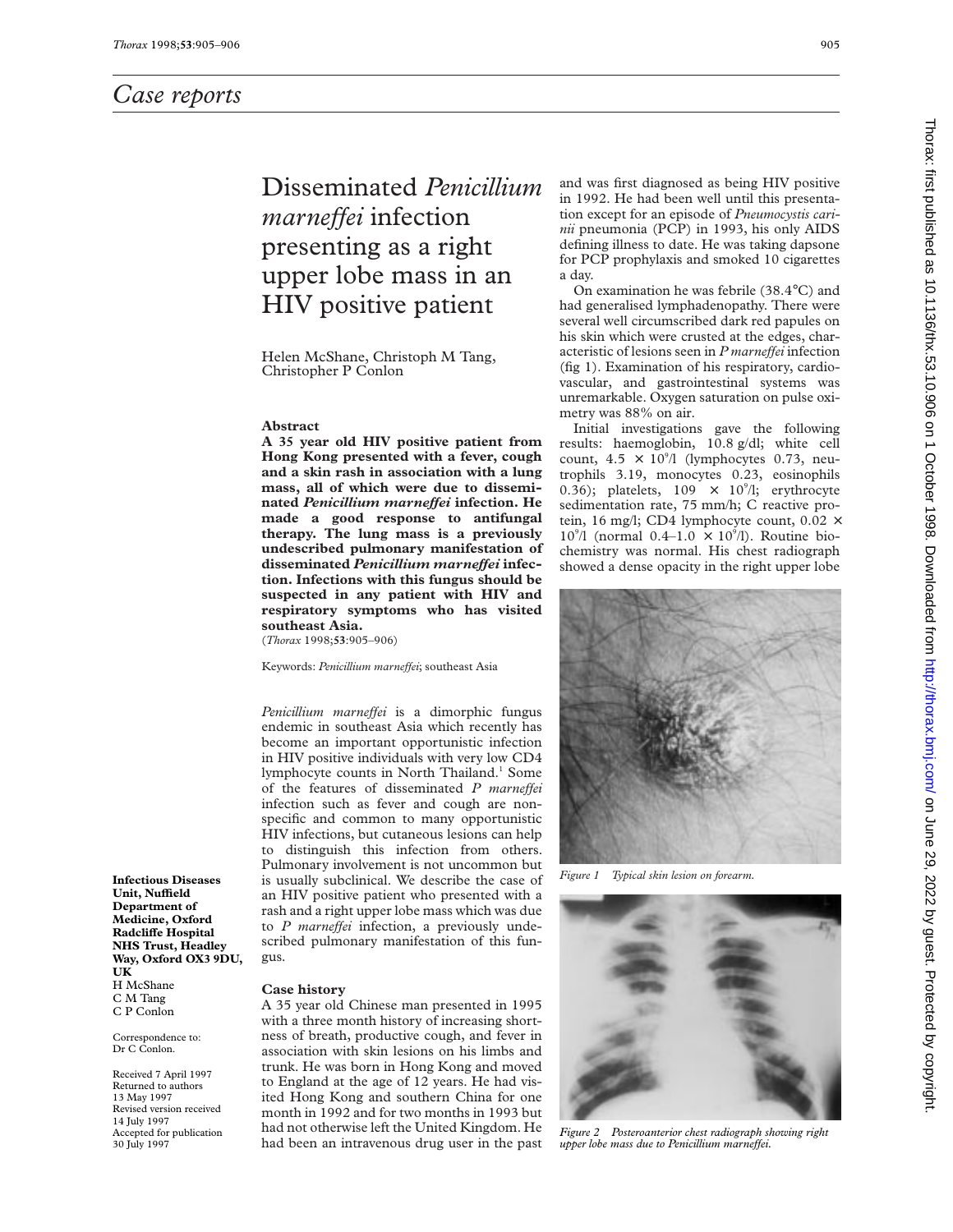with diffuse generalised bilateral air space disease (fig 2). A CT scan of the chest showed multiple medium sized nodules throughout both lung fields and a segmental soft tissue mass in the right upper lobe which abutted the pleural surface and measured  $5 \times 7.5$  cm. Sputum microscopy and culture were negative for bacteria, mycobacteria, and fungi. Fibreoptic bronchoscopy revealed a tumour-like lesion on the posterior tracheal wall and a distorted right middle lobe with no endobronchial lesion visible. Bronchial lavage fluid was negative on microscopy and culture but biopsy specimens of the tracheal lesion, skin, and right upper lobe lesion had an identical histological appearance showing a mononuclear cell infiltrate with fungal yeast forms within macrophages. *P marneffei* was isolated from all biopsy samples. Blood cultures were negative.

The patient was started on intravenous amphotericin but, because of side effects, his treatment was changed after 48 hours to high dose oral itraconazole, 200 mg twice daily. His skin lesions began to regress and his chest symptoms resolved within a week of starting treatment. Six months later his skin was clear and the chest radiograph was normal except for a small residual right upper lobe opacity. He remained well on itraconazole until developing cytomegalovirus (CMV) retinitis 18 months later, subsequently dying of CMV encephalopathy.

#### **Discussion**

In endemic areas disseminated *P marneffei* infection is recognised as an increasing problem in patients with HIV infection. It is now the third most common opportunistic infection in the HIV population in northern Thailand after extrapulmonary tuberculosis and cryptococcal meningitis.<sup>2</sup> An important clue to the diagnosis is a characteristic papular skin rash, often with central umbilication or necrosis, resembling giant molluscum contagiosum. In a recent series of 86 patients co-infected with HIV and *P marneffei* 71% had these characteristic skin lesions.2 Pulmonary involvement has been described as being diffuse or focal with either an alveolar or reticulonodular pattern of involvement. A single case of a pleural effusion due to *P* marneffei has also been reported. Ours is the first description of a solid lung mass and an endotracheal lesion in this condition.

The patient was clinically suspected of having disseminated *P marneffei* infection on the basis of his skin lesions and travel history, but the extent of his pulmonary disease prompted a search for other pathogens such as *Mycobacterium tuberculosis* or *Cryptococcus neoformans.* Extensive investigation revealed *P marneffei* as the sole cause of his presenting symptoms and signs. Infection with this fungus should be suspected in HIV positive patients presenting with fever and a papular rash who have visited southeast Asia.<sup>3</sup> We have shown that patients may also present with a mass lesion in the lung and that prompt recognition and institution of treatment can lead to an almost complete resolution of the disease.

- 1 Supparatpinyo K, Chiewchanvit S, Hirunsri P, *et al*. *Penicillium marneVei* infection in patients infected with human immunodeficiency virus. *Clin Infect Dis* 1992;**14**:871–4.
- 2 Supparatpinyo K, Khamwan C, Baosoung V, *et al*. Disseminated *Penicillium marneffei* infection in Southeast Asia.<br>Lancet 1994;**344**:110–3.
- 3 Duong TA. Infection due to *Penicillium marneffei*, an emerging pathogen: review of 155 reported cases. *Clin Infect Dis* 1996;**23**:125–30.

#### *Thorax*1998;**53**:906–908

**Royal Hospital Haslar, Gosport, Hampshire PO12 2AA, UK** W M Edmondstone Correspondence to: Dr W M Edmondstone. Received 27 May 1997 Returned to authors 12 September 1997 Revised version received 29 September 1997 Accepted for publication 23 October 1997

# Flitting radiographic shadows: an unusual presentation of cancer in the lungs

#### W M Edmondstone

#### **Abstract**

**Tumour involvement of pulmonary blood vessels occurs frequently in advanced lung cancer and occasionally may cause pulmonary infarction. A case is reported of diVuse obstruction of pulmonary arteries by cancer in which no primary tumour was found, and which presented as flitting radiographic opacities due to pulmonary infarction.**

(*Thorax* 1998;**53**:906–908)

Keywords: pulmonary infarcts; pulmonary arterial tumour embolism; cancer

Radiographic opacities which "flit" around the lungs are characteristic of a number of conditions including allergic bronchopulmonary aspergillosis and other pulmonary eosinophilic syndromes, and cryptogenic organising pneumonia. They may follow aspiration from the upper airways or oesophagus, or occur in acute infective exacerbations of bronchiectasis or chronic bronchitis. Recurrent pulmonary emboli may cause infarcts which result in transient consolidation. Malignant disease in the lungs usually causes progressive enlargement of one or more radiographic opacities and is not associated with flitting shadows.

A case is reported where infarcts due to obstruction of pulmonary arteries by tumour occurred in the absence of an obvious primary cancer and resulted in flitting radiographic shadows.

#### **Case report**

In 1980 a 50 year old man underwent radical radiotherapy followed by a total laryngectomy for squamous cell carcinoma of the larynx.Subsequently there was no evidence of tumour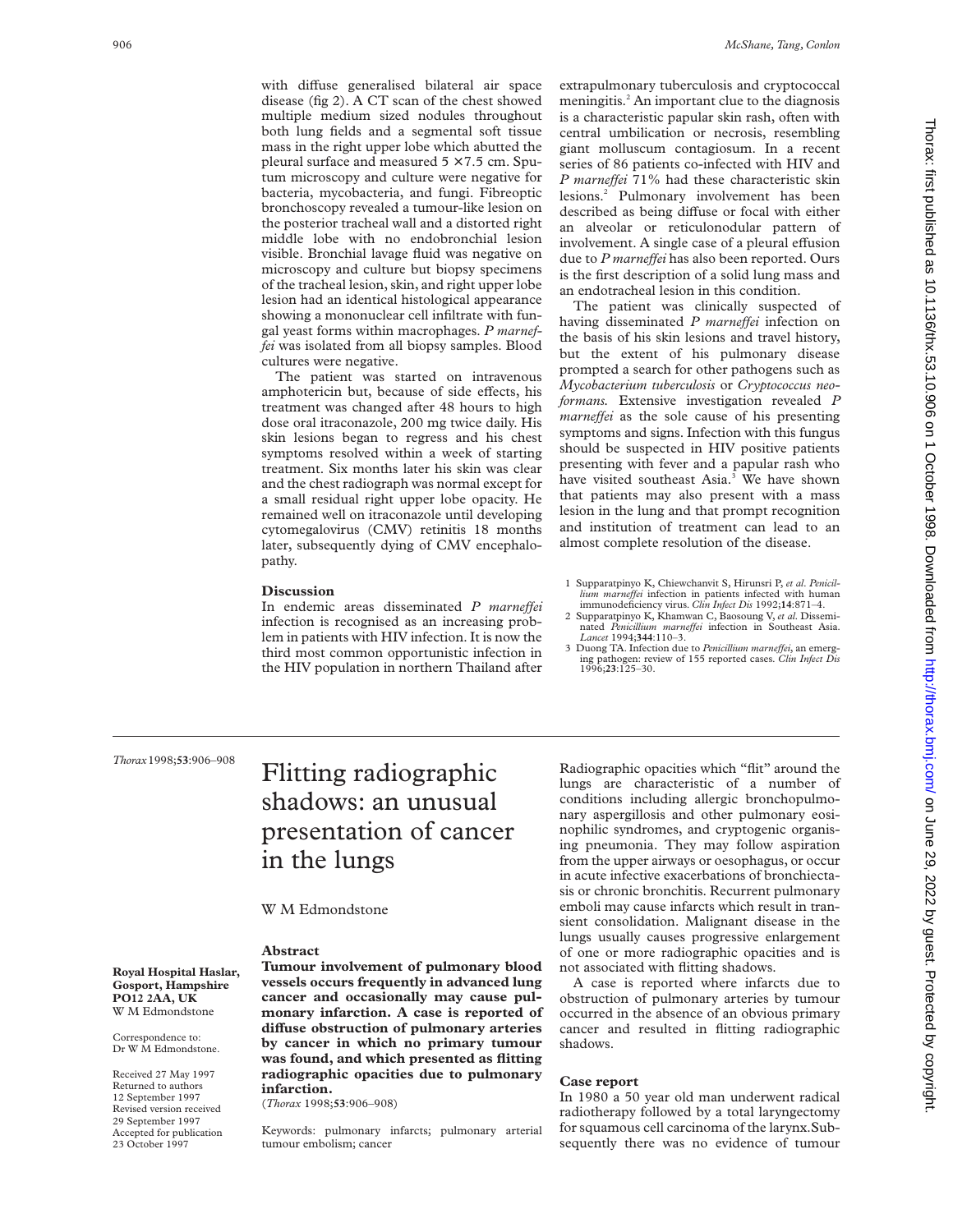*Figure 1 Chest CT scan showing peripheral consolidation at the apex of the right lung.*

*Figure 2 Chest CT scan four months later showing a new area of consolidation with cavitation in the right lower lobe. Both the opacities proved to be pulmonary infarcts secondary to obstruction of pulmonary arteries by squamous cell carcinoma.*





recurrence and he remained well until 1996 when, aged 66, he developed right upper chest pain, breathlessness on exertion, dry cough, malaise, and weight loss. He had been a heavy smoker until his laryngectomy and he had been exposed to asbestos. He was referred after several courses of antibiotics had failed to clear an area of consolidation in the periphery of the right lung apex.

Apart from his tracheostomy, examination was unremarkable. His erythrocyte sedimentation rate was slightly elevated at 24 mm/h but otherwise blood tests and the electrocardiogram were normal or negative. A fibreoptic bronchoscopic examination was normal and washings and brushings from the right upper lobe revealed no malignant cells. A computed tomographic (CT) scan (fig 1) confirmed a peripheral opacity at the apex of the right lung with some thickening of the overlying pleura. A CT guided percutaneous biopsy specimen was non-diagnostic, showing some fibrous thickening of the pleura only.

During the next four months his chest radiograph improved and the right apical opacity gradually resolved. He continued to feel unwell and to lose weight, however, and his breathlessness increased. Four months after his original presentation his chest radiograph showed almost complete resolution of the apical lesion, but a new opacity had developed in the right lower lobe. A further CT scan (fig 2) showed a cavitating lesion in the periphery of the posterobasal right lower lobe. Blood tests including antineutrophil cytoplasmic antibodies were negative, bronchoscopy was again normal, and a repeat CT guided needle biopsy specimen revealed only necrotic debris.

A ventilation-perfusion lung scan showed matching defects in the right upper and lower lobes but multiple mismatched defects elsewhere, indicating a high probability of pulmonary emboli. While being anticoagulated he developed a right hemiplegia which was shown by CT scanning to be due to a cerebral infarct. He subsequently deteriorated rapidly and died.

The necropsy showed evidence of a recent infarct in the left cerebral hemisphere. In the chest there were bilateral pleural plaques, both lungs were congested and oedematous, and there were two necrotic areas in the right upper and right lower lobes. Microscopy showed these to be infarcts which were undergoing organisation. There was no evidence of macroscopic tumour in the chest or elsewhere, but microscopic examination of sections of the right upper and lower lobes and the left upper lobe showed extensive spread of poorly differentiated squamous cell carcinoma within pulmonary arteries and fibrous septa. Although no primary tumour was found there was infiltration of the left hilar lymph nodes and an area of severely dysplastic squamous epithelium in a section of the right main bronchus.

#### **Discussion**

Many cancers induce a hypercoagulable state and thrombotic pulmonary embolism is the second commonest cause of death in patients with solid tumours.<sup>1</sup> Although it is rarely diagnosed in life, necropsy studies have demonstrated that pulmonary arterial tumour embolism occurs in 8–20% of advanced cancers, being particularly associated with carcinoma of the lung, breast, liver, pancreas, and gastrointestinal tract.<sup>2-4</sup> Occlusion of pulmonary arteries by tumour may be compounded by thrombosis in situ and may lead to infarction. Without a lung biopsy the diagnosis, and its differentiation from thrombotic pulmonary embolism, may be difficult to make.<sup>4</sup> Whether pulmonary infarction complicates arterial tumour embolism more frequently than thrombotic embolism remains undecided.<sup>24</sup> In a series of 100 pneumonectomies for lung cancer there were 10 pulmonary infarcts of which two were due to tumour infiltration and thrombosis of pulmonary vessels, three resulted from vascular compression by tumour, and in the remainder no obvious cause was found.<sup>5</sup>

In this case the diagnosis of primary pulmonary or pleural malignancy was suspected initially but not supported by investigations. The appearance of a second opacity in the right lower lobe raised the possibility of aspiration of infected material from the patient's tracheostom**y**. Recurrent pulmonary infarcts were also thought to be likely. This diagnosis was supported by the ventilation-perfusion lung scan which showed multiple mismatches, but these were subsequently found to be due to carcinomatous rather than thrombotic occlusion of pulmonary vessels. The possibility of this diagnosis was not considered, especially as